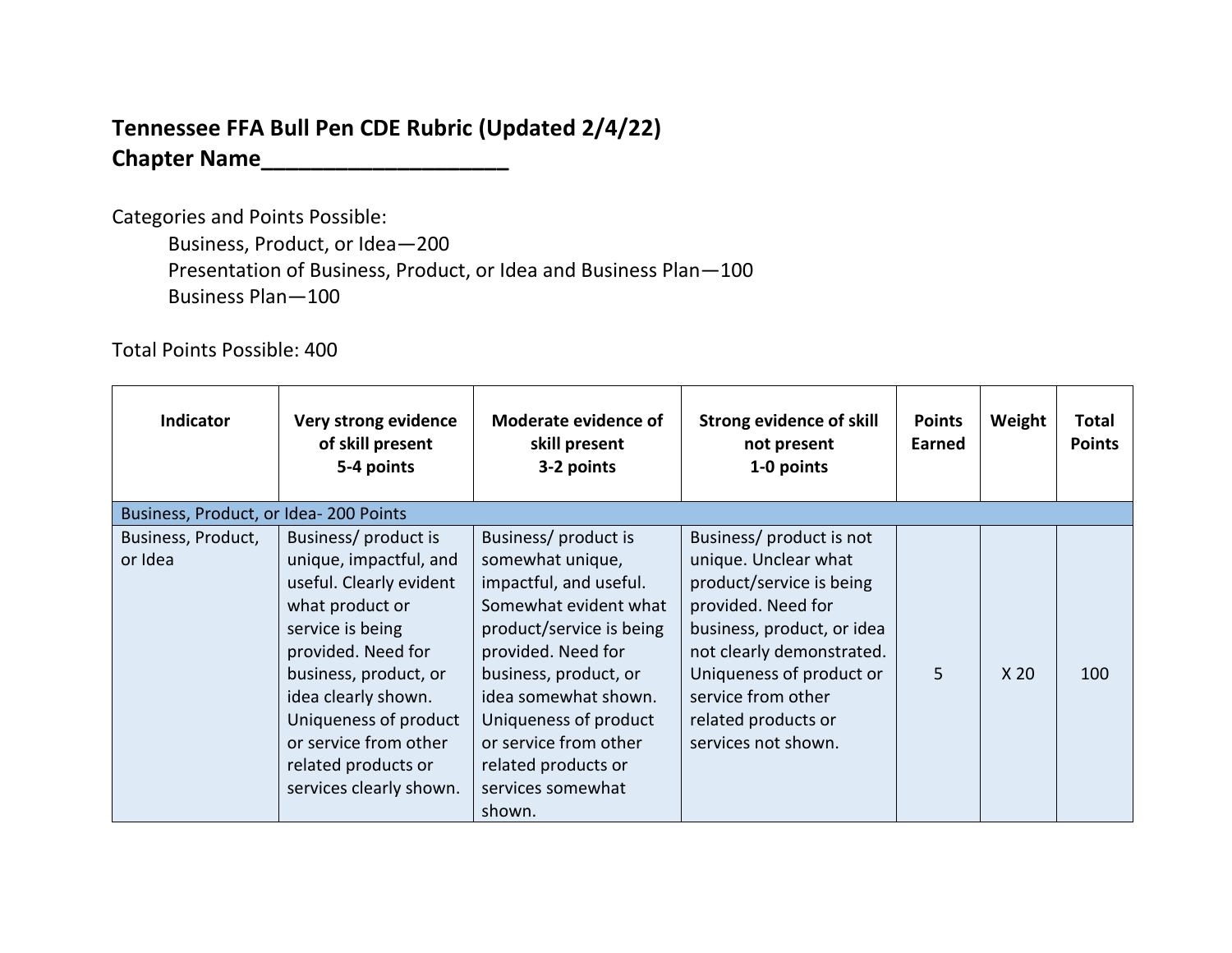| Impact on Ag<br>Economy                                            | Clearly evident that a<br>positive impact on the<br>Tennessee agricultural<br>economy will occur as<br>a result of this product<br>or service.                                                                                                                                                                                                  | Somewhat evident that a<br>positive impact on the<br>Tennessee agricultural<br>economy will occur as a<br>result of this product or<br>service.                                                                                                                                                                                                                               | Not evident that a<br>positive impact on the<br>Tennessee agricultural<br>economy will occur as a<br>result of this product or<br>service.                                                                                                                                                                                                                                                                                  | 5 | X 10            | 50 |
|--------------------------------------------------------------------|-------------------------------------------------------------------------------------------------------------------------------------------------------------------------------------------------------------------------------------------------------------------------------------------------------------------------------------------------|-------------------------------------------------------------------------------------------------------------------------------------------------------------------------------------------------------------------------------------------------------------------------------------------------------------------------------------------------------------------------------|-----------------------------------------------------------------------------------------------------------------------------------------------------------------------------------------------------------------------------------------------------------------------------------------------------------------------------------------------------------------------------------------------------------------------------|---|-----------------|----|
| Feasibility                                                        | This business, product,<br>or idea is realistic and<br>feasible.                                                                                                                                                                                                                                                                                | This business, product,<br>or idea is somewhat<br>realistic and feasible.                                                                                                                                                                                                                                                                                                     | This business, product, or<br>idea is unrealistic and not<br>feasible.                                                                                                                                                                                                                                                                                                                                                      | 5 | X 10            | 50 |
|                                                                    |                                                                                                                                                                                                                                                                                                                                                 | Presentation of Business, Product, or Idea and Business Plan-100 Points                                                                                                                                                                                                                                                                                                       |                                                                                                                                                                                                                                                                                                                                                                                                                             |   |                 |    |
| Narrative of<br>Presentation and<br>Communication<br><b>Skills</b> | Clear and compelling<br>narrative that<br>seamlessly integrates<br>all necessary financial<br>concepts, business<br>strategy, and product<br>information. Visual<br>presentation materials<br>are effective and<br>impactful. Speaks with<br>confidence, presence,<br>poise, and eye contact.<br>If a pair, both<br>members present<br>equally. | A narrative that<br>integrates some financial<br>concepts, business<br>strategy elements, and<br>product information.<br>Visual presentation<br>materials are mostly<br>effective and relevant.<br>Some problems with<br>pauses, pacing, and/or<br>eye contact and<br>language. If a pair, one<br>member took a more<br>active role in the<br>presentation than the<br>other. | No clear narrative or<br>demonstration of<br>financial concepts,<br>elements of a well-<br>thought out business<br>strategy, or product<br>information. Visual<br>presentation materials<br>are sloppy and<br>ineffective. Reads from<br>notes, rarely looks at<br>audience; has problems<br>with pronunciation and<br>and/or very low level of<br>grammar is used. If a pair,<br>one member dominated<br>the presentation. | 5 | X <sub>12</sub> | 60 |
| <b>Question and</b><br>Answers                                     | Knowledge is evident<br>and provides a clear,<br>concise, well-thought                                                                                                                                                                                                                                                                          | Provides answers that<br>are somewhat unclear<br>and at times does not                                                                                                                                                                                                                                                                                                        | Seems caught off guard<br>by questions and either<br>does not answer the                                                                                                                                                                                                                                                                                                                                                    | 5 | X <sub>6</sub>  | 30 |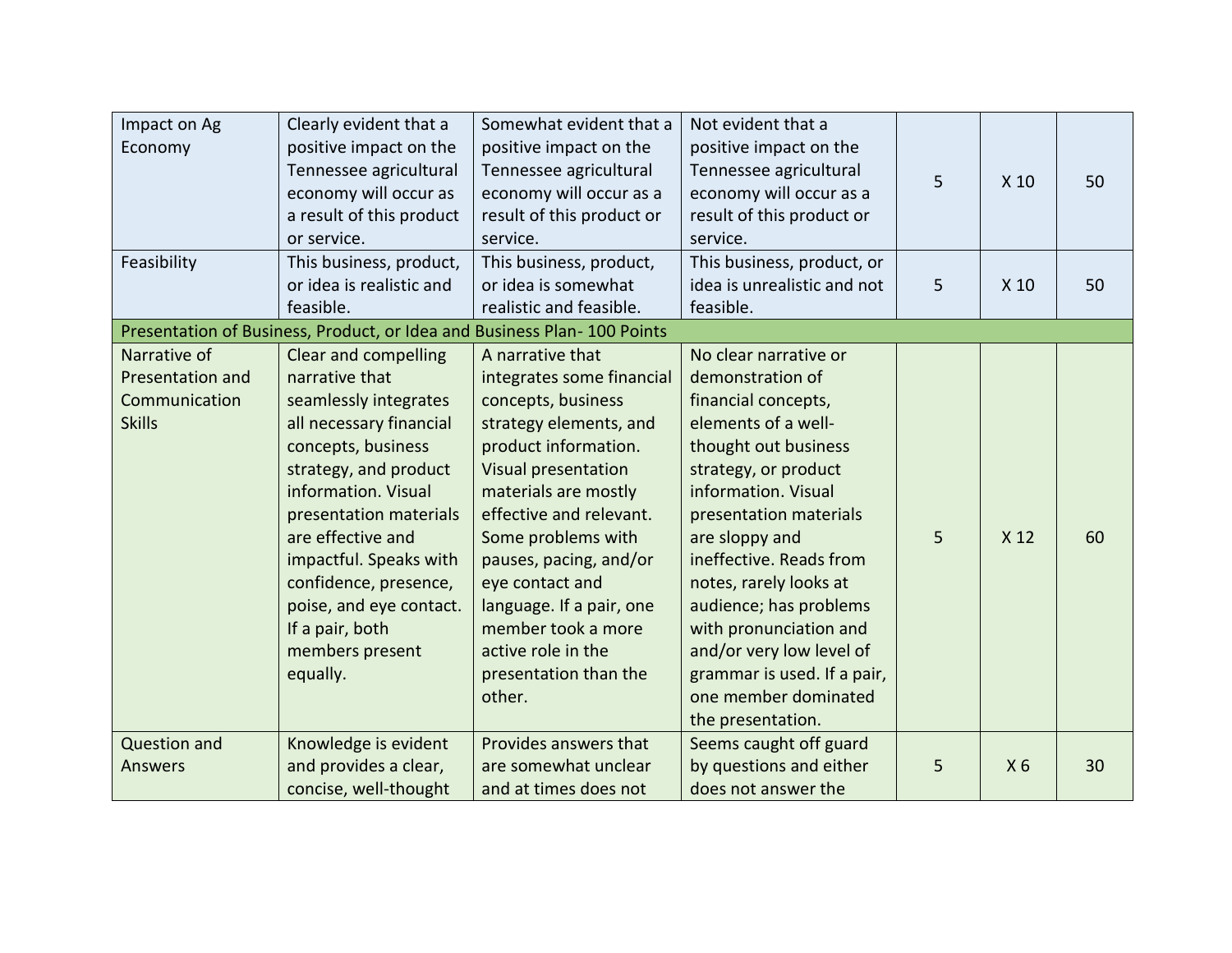|                                     | out answer to all<br>questions.                                                                                                                                                                                                                                      | answer the question<br>directly.                                                                                                                                                                                                                                                  | question or provides a<br>rambling answer.                                                                                                                                                                                                     |   |                |    |
|-------------------------------------|----------------------------------------------------------------------------------------------------------------------------------------------------------------------------------------------------------------------------------------------------------------------|-----------------------------------------------------------------------------------------------------------------------------------------------------------------------------------------------------------------------------------------------------------------------------------|------------------------------------------------------------------------------------------------------------------------------------------------------------------------------------------------------------------------------------------------|---|----------------|----|
| <b>Informative Video</b>            | Video displays the<br>product being used or<br>the business in action<br>in a well-edited,<br>creative manner.                                                                                                                                                       | Video is of average<br>quality and somewhat<br>demonstrates the<br>business or utility of the<br>product.                                                                                                                                                                         | Video is of low quality<br>and does not<br>demonstrate the<br>usefulness of the product<br>or business.                                                                                                                                        | 5 | X <sub>2</sub> | 10 |
| <b>Business Plan-100 Points</b>     |                                                                                                                                                                                                                                                                      |                                                                                                                                                                                                                                                                                   |                                                                                                                                                                                                                                                |   |                |    |
| Introduction and<br><b>Overview</b> | Provides adequate, but<br>brief background of<br>the business. Clearly<br>states the objectives to<br>be addressed by the<br>plan. Clearly<br>establishes a strong<br>need for the business.<br>Describes how the<br>business will benefit<br>Tennessee agriculture. | Provides only partial,<br>incomplete background<br>of the business.<br>Objectives are unclear.<br><b>Need for the business is</b><br>not clearly stated or is<br>not well established.<br>Does not clearly describe<br>how the business will<br>benefit Tennessee<br>agriculture. | Introduction section is<br>missing or incomplete.<br>Background of the<br>business is not well<br>defined or is missing.<br>Objectives are missing.<br>Need for the business is<br>missing. Benefit to<br>Tennessee agriculture is<br>missing. | 5 | X <sub>1</sub> | 5  |
| Audience                            | Clearly describes who<br>the business is<br>targeting. Detailed<br>demographics of target<br>audience(s) are<br>included.                                                                                                                                            | Who the business is<br>targeting is not well<br>defined. Only partial<br>demographics of target<br>audience(s) are included                                                                                                                                                       | <b>Description of audiences</b><br>is missing or incomplete.<br>Who the client is<br>targeting with the<br>business is not stated.                                                                                                             | 5 | X <sub>1</sub> | 5  |
| <b>Strategic Plan</b>               | Short- and long-term<br>business goals are<br>attainable. Strategic<br>plan clearly explains<br>how the objectives will<br>be met. Business plan                                                                                                                     | Short- and long-term<br>business goals are<br>somewhat attainable.<br>Strategic plan is vague as<br>to how the objectives<br>will be met. Business                                                                                                                                | Business goals are not<br>attainable or not present.<br>Strategic plan is unclear<br>as to how the objectives<br>will be met. Business plan<br>is not realistic or feasible                                                                    | 5 | X 14           | 70 |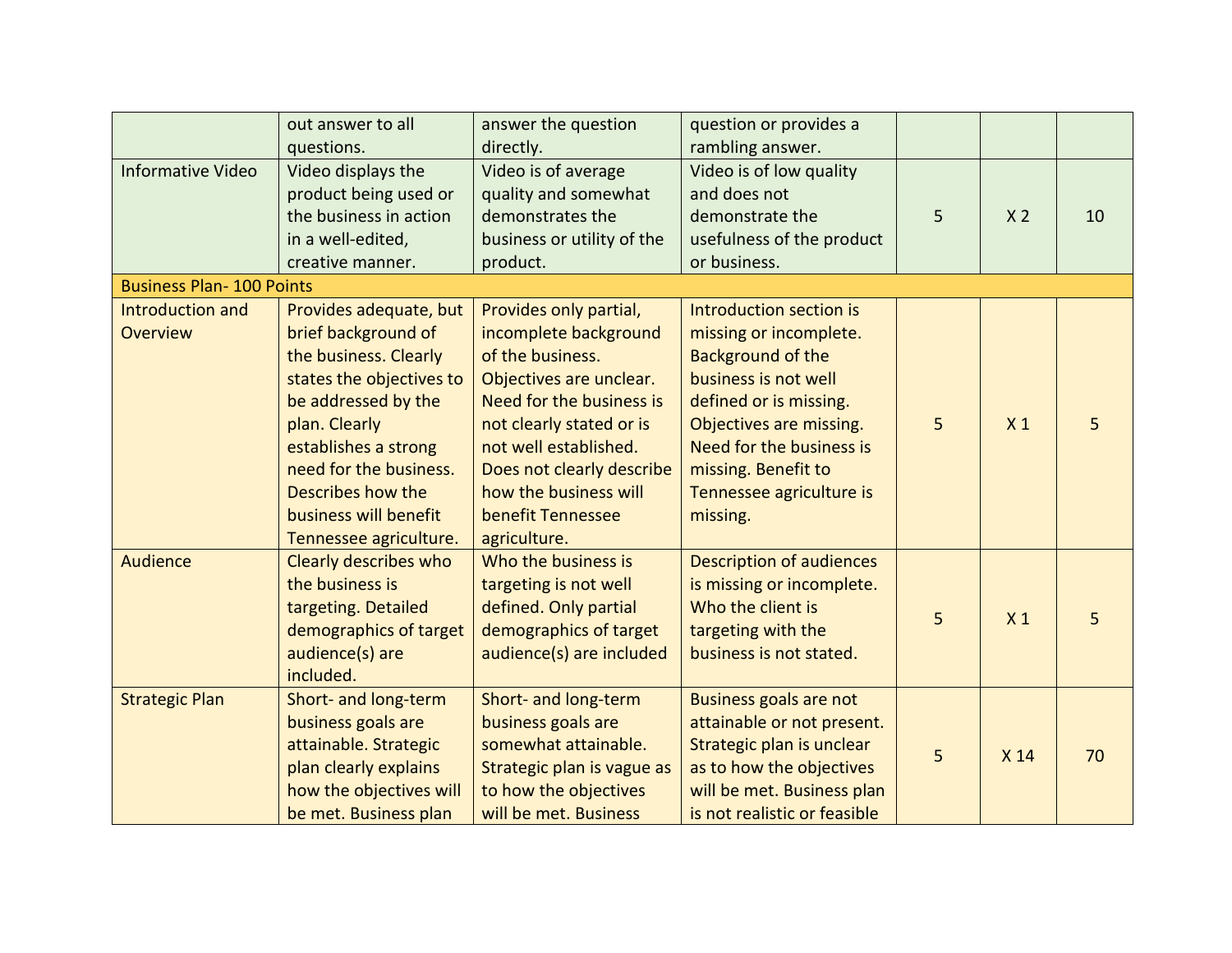|                                      | overall seems very<br>realistic, feasible, and<br>demonstrates an<br>impact on the<br>Tennessee agriculture<br>economy. Includes<br>plans to take<br>advantage of       | plan is somewhat<br>realistic, feasible, and<br>demonstrates somewhat<br>of an impact on the<br>Tennessee agriculture<br>economy. Business plan<br>vaguely describes plans                                                     | and does not<br>demonstrate an impact<br>on the Tennessee<br>agriculture economy.<br><b>Business plan does not</b><br>include plans to<br>participate in statewide                                                       |   |                |    |
|--------------------------------------|-------------------------------------------------------------------------------------------------------------------------------------------------------------------------|--------------------------------------------------------------------------------------------------------------------------------------------------------------------------------------------------------------------------------|--------------------------------------------------------------------------------------------------------------------------------------------------------------------------------------------------------------------------|---|----------------|----|
|                                      | statewide marketing<br>initiatives.                                                                                                                                     | to participate in<br>statewide marketing<br>initiatives.                                                                                                                                                                       | marketing initiatives.                                                                                                                                                                                                   |   |                |    |
| <b>Costs Associated</b>              | Clearly details and<br>explains all costs<br>associated with the<br>business. Cleary<br>explains how/why<br>amount allocated to<br>each component was<br>determined.    | All costs associated with<br>implementing the<br>business plan are not<br>well explained or some<br>are missing. Explanation<br>of how/why amount<br>allocated to each activity<br>was determined is<br>incomplete or unclear. | <b>Budget and justification</b><br>are missing. Few costs<br>associated with<br>implementing the<br>business plan are<br>explained. No explanation<br>of how/why amount<br>allocated to each activity<br>was determined. | 5 | X <sub>1</sub> | 5  |
| Conclusion                           | Clear and well-<br>articulated final<br>summary of key points<br>related to strategic<br>plan is provided.                                                              | Final summary of key<br>points related to<br>strategic plan is<br>incomplete or not well<br>stated.                                                                                                                            | Conclusion is missing.<br><b>Final summary simply</b><br>restates introduction<br>and/or overview.                                                                                                                       | 5 | X <sub>1</sub> | 5  |
| Spelling, Grammar,<br>and Formatting | The plan contains no<br>more than five spelling<br>or grammatical errors.<br>If any sources have<br>been referenced,<br>proper citations have<br>been used. The plan is | The plan contains more<br>than five spelling or<br>grammatical errors.<br>Citations, if needed,<br>have been cited<br>correctly. The plan is                                                                                   | The plan has many<br>spelling or grammatical<br>errors. No citations<br>have been provided.<br>The plan has not been<br>formatted appropriately.                                                                         | 5 | X <sub>1</sub> | 5. |